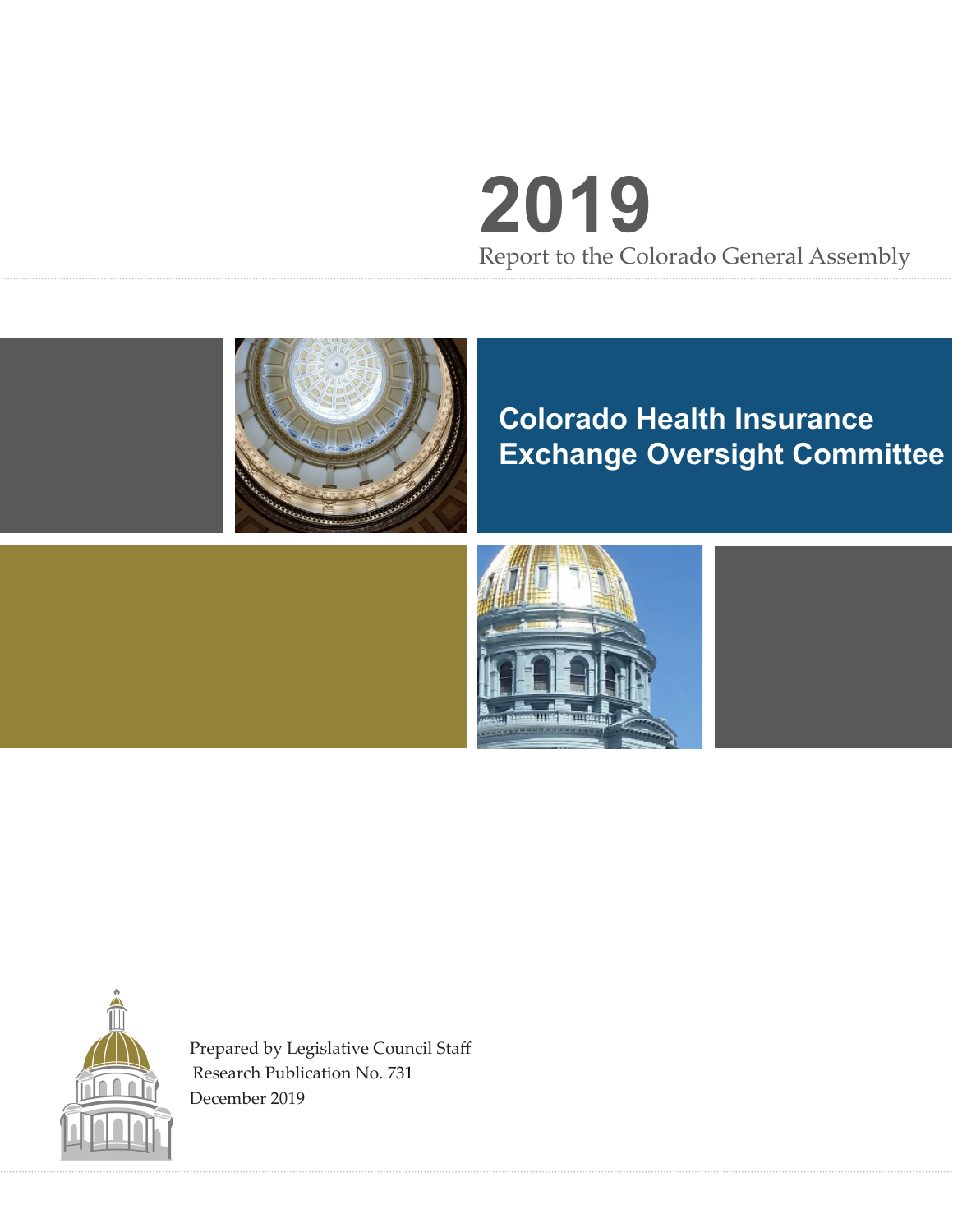### **Colorado Health Insurance Exchange Oversight Committee**

#### **Members of the Committee**

Senator Brittany Pettersen, Chair Representative Susan Lontine, Vice-Chair

Senator Joann Ginal **Representative Mark Baisley** Senator Jim Smallwood Representative Susan Beckman Senator Angela Williams Representative Sonya Jaquez Lewis Senator Rob Woodward Representative Kyle Mullica

#### **Legislative Council Staff**

Anne Wallace, Research Analyst Elizabeth Haskell, Senior Research Analyst

#### **Office of Legislative Legal Services**

Kristen Forrestal, Senior Attorney Yelana Love, Senior Attorney

*December 2019*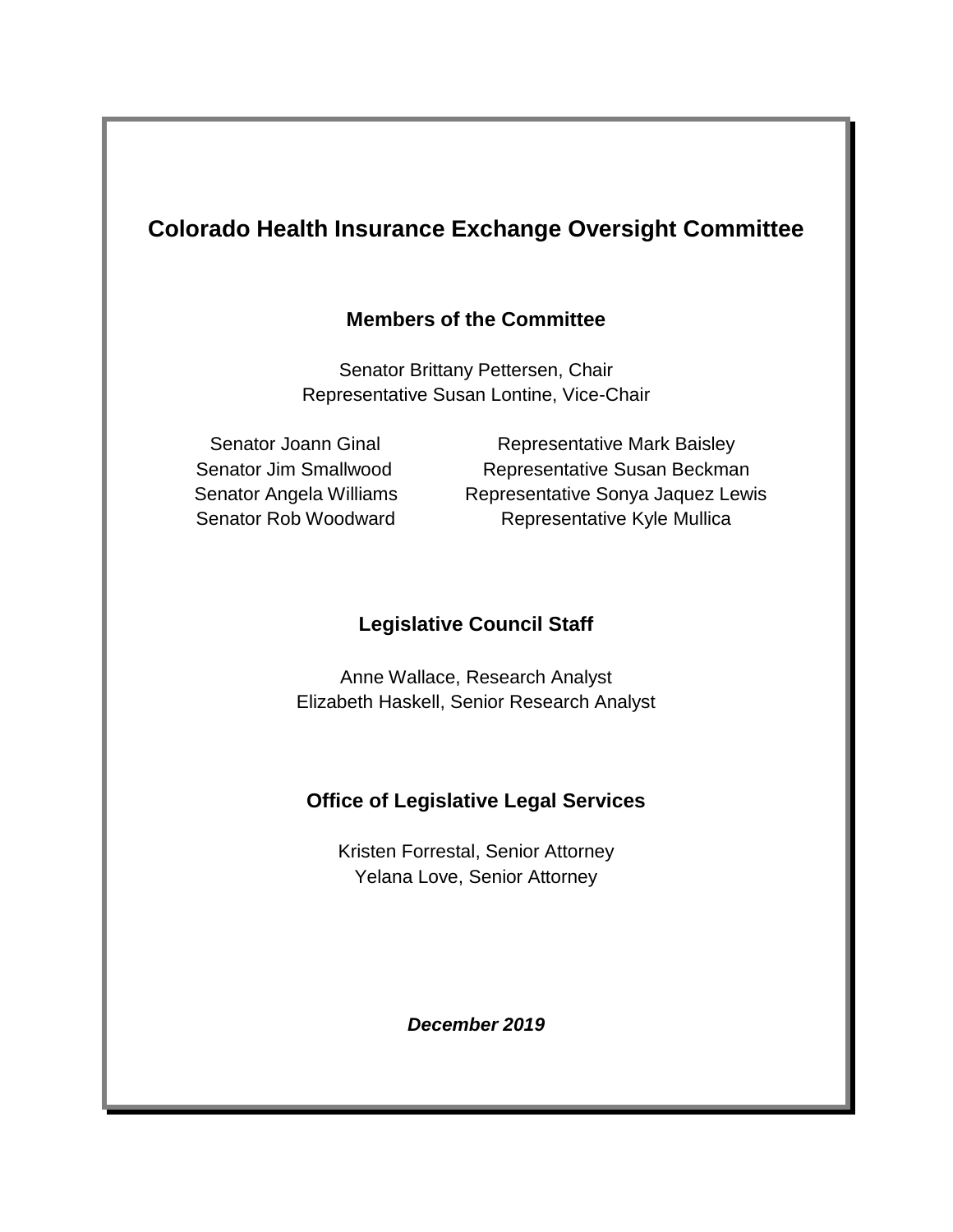EXECUTIVE COMMITTEE Sen. Leroy Garcia, Chair Rep. KC Becker, Vice Chair Sen. Stephen Fenberg Rep. Alec Garnett Sen. Chris Holbert Rep. Patrick Neville

**STAFF** Natalie Mullis, Director Elizabeth Burger, Deputy Director Manish Jani, Deputy Director





 COMMITTEE Sen. John Cooke Sen. Lois Court Rep. Monica Duran Rep. Dominique Jackson Rep. Susan Lontine Sen. Vicki Marble Sen. Dominick Moreno Rep. Kyle Mullica Rep. Lori Saine Sen. Ray Scott Rep. Kevin Van Winkle Sen. Angela Williams

#### **LEGISLATIVE COUNCIL**

ROOM 029 STATE CAPITOL DENVER, COLORADO 80203-1784 E-mail: [lcs.ga@state.co.us](mailto:lcs.ga@state.co.us) 303-866-3521 FAX: 303-866-3855 TDD: 303-866-3472

December 2019

To Members of the Seventy-second General Assembly:

Submitted herewith is the final report of the Colorado Health Insurance Exchange Oversight Committee. This committee was created pursuant to Article 22 of Title 10, Colorado Revised Statutes. The purpose of this committee is to guide Colorado's health insurance exchange, including reviewing the financial and operational plans of the exchange and approving the appointment of the executive director of the exchange.

Sincerely,

/s/ Senator Leroy Garcia Chair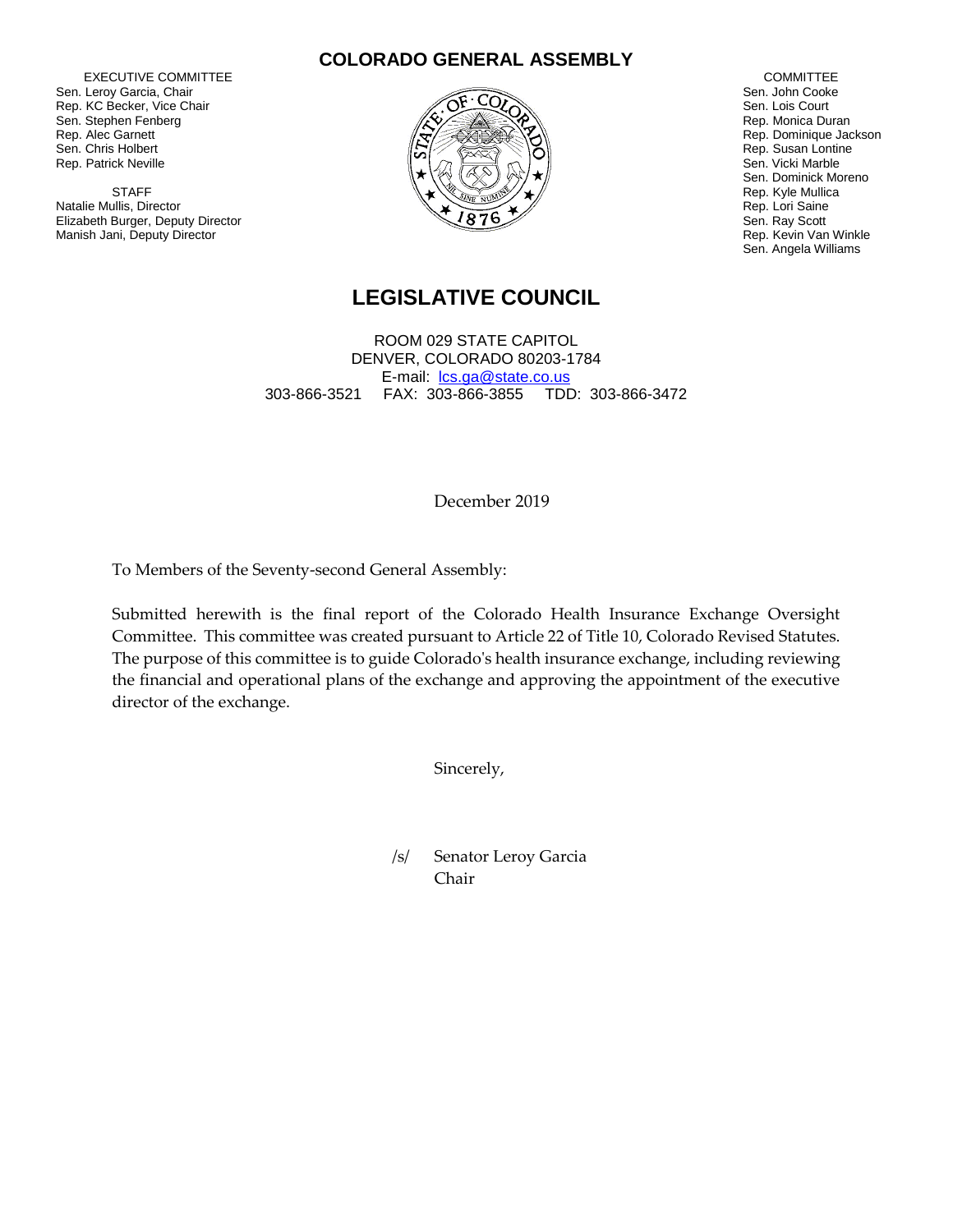#### **Table of Contents**

#### *This report is also available online at:*

*http://leg.colorado.gov/committees/colorado-health-insurance-exchange-oversight-committee/2019-regular-session*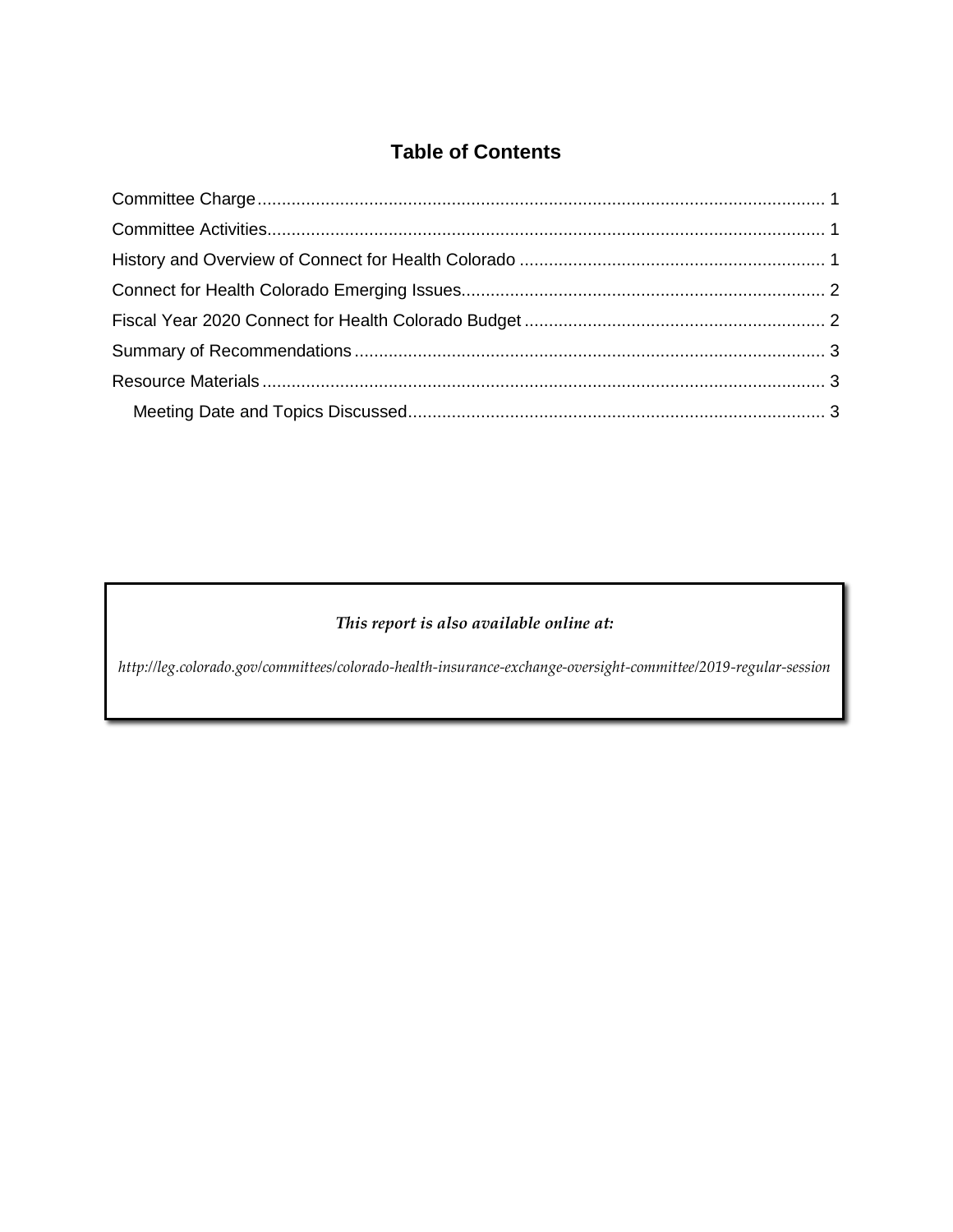#### <span id="page-4-0"></span>**Committee Charge**

In March 2010, the federal Patient Protection and Affordable Care Act (PPACA), was adopted by the U.S. Congress and signed by the President. The PPACA was intended to expand health care coverage by increasing access to private health insurance and public health programs through the use of the federal health insurance exchange and state-based health insurance exchanges. Health insurance exchanges are regulated marketplaces in which individuals and small businesses can shop for health insurance, or be referred to public health programs.

In 2011, Colorado passed Senate Bill 11-200 establishing the Colorado Health Benefit Exchange, which currently does business under the name Connect for Health Colorado (exchange), and its governance structure. The bill created the exchange as a nonprofit public entity with a board of directors responsible for its operation.

Senate Bill 11-200 also established the Legislative Health Benefit Exchange Implementation Review Committee. Senate Bill 15-256 changed the name of the committee to the Colorado Health Insurance Exchange Oversight Committee (committee). State law authorizes the committee to:

- meet at least two times a year; however, the committee can meet an unlimited number of times during the legislative session and up to seven times during the interim;
- approve the appointment of the executive director of the exchange by the Colorado Health Benefit Exchange Board of Directors (board);
- review and approve the board's initial financial and operational plans;
- review annual financial and operational plans of the exchange;
- review and approve any implementation grants for which the board wishes to apply; and
- recommend up to eight bills for consideration by the General Assembly each year.

#### <span id="page-4-1"></span>**Committee Activities**

The committee held two meetings on August 1, 2019. During these meetings, the committee received briefings from members of the Connect for Health Colorado Board of Directors and staff of the exchange about the history of the exchange, emerging issues facing the exchange, and its Fiscal Year 2019-20 budget. Details about the meetings are discussed in the following section.

#### <span id="page-4-2"></span>**History and Overview of Connect for Health Colorado**

Staff from the exchange discussed the creation of the exchange and pointed out that the exchange's primary role is to help consumers identify and enroll in health insurance plans that best fit their needs and to administer the federal Advance Premium Tax Credit (APTC). The committee learned about the exchange's strategic plan, which includes improving access to coverage in rural areas of Colorado; maximizing the number of consumers and employers who shop and enroll through the health insurance marketplace and apply for available financial assistance; improving the ability of customers to attain and retain the right coverage for their needs; and ensuring that the exchange is a healthy and thriving organization. Exchange staff discussed the future goals of the exchange, including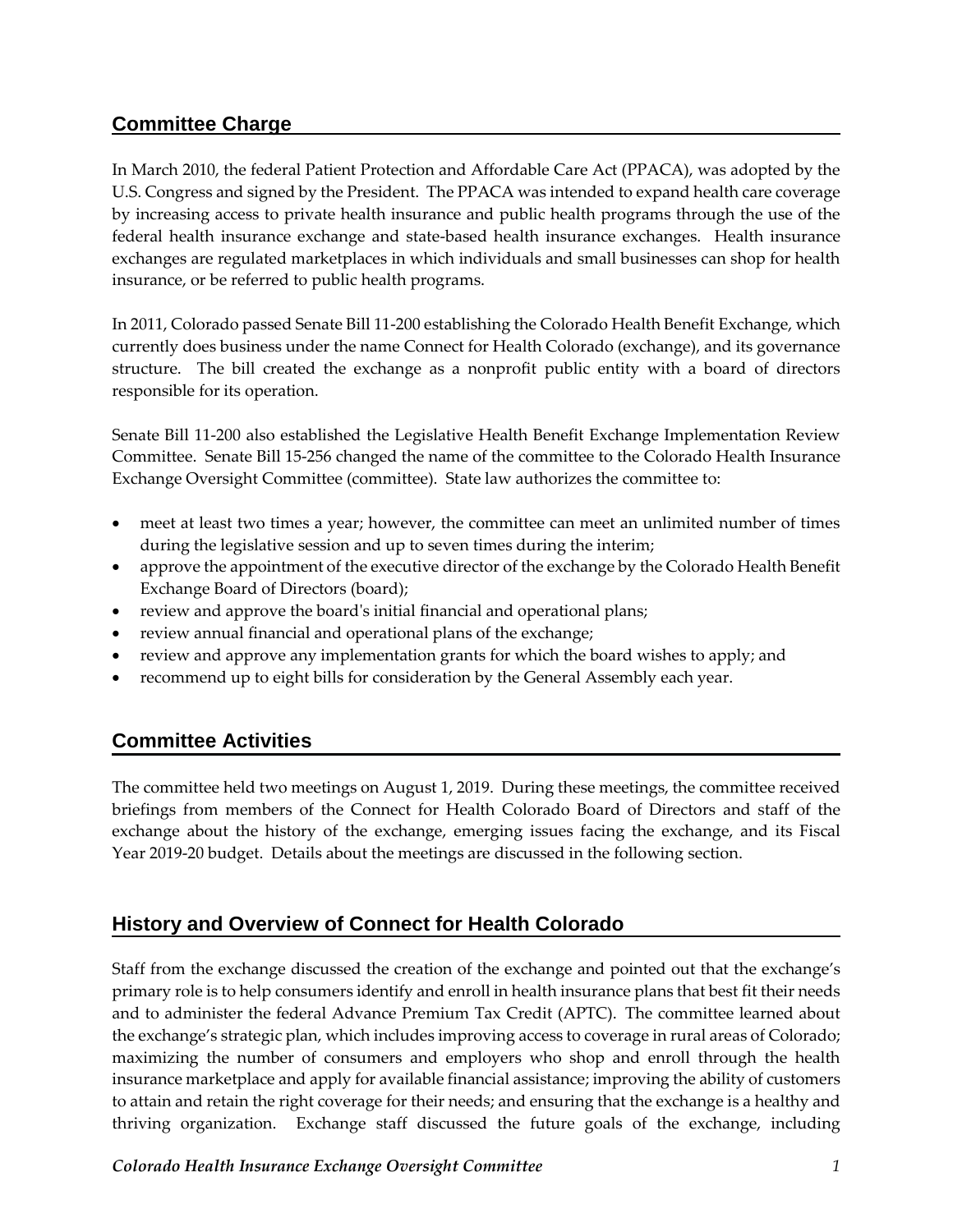modernizing the enrollment platform, making the exchange website more consumer friendly, and improving customer service support. The committee learned that the exchange offers 124 medical plans and 13 dental plans to individuals and families and 76 percent of individuals who enrolled in insurance through the exchange in 2019 receive financial assistance. In addition, the average net premium per month after the tax credit was \$117, compared to \$136 in 2018.

#### <span id="page-5-0"></span>**Connect for Health Colorado Emerging Issues**

Members of the Connect for Health Colorado Board of Directors and staff from the exchange presented on developments which are expected to enhance the effectiveness of the exchange, such as a new bilingual marketing website; enrollment platform modernization; and customer service support improvements. The committee learned about how staff and members of the board of directors are engaging in the various stakeholder processes related to 2019 legislation impacting the health insurance market, including House Bill 19-1004, concerning a proposal for implementing a competitive state option for more affordable health care coverage in Colorado; House Bill 19-1168, concerning the creation of the Colorado reinsurance program; House Bill 19- 1176, concerning the enactment of the "Health Care Cost Savings Act of 2019" that creates a task force to analyze health care financing systems; and Senate Bill 19-004, concerning measures to address the high costs of health care, modify health care coverage cooperatives laws to include consumer protections, and allow consumers to collectively negotiate rates directly with providers.

#### <span id="page-5-1"></span>**Fiscal Year 2020 Connect for Health Colorado Budget**

Exchange staff discussed issues related to the FY 2019-20 budget, including the projected cash flow of the exchange; the exchange's goal of bringing technology expertise in-house rather than depending on vendors for technology support; and plans for a one-time capital investment of \$15 million to modernized the call center's ticketing and voice response systems.